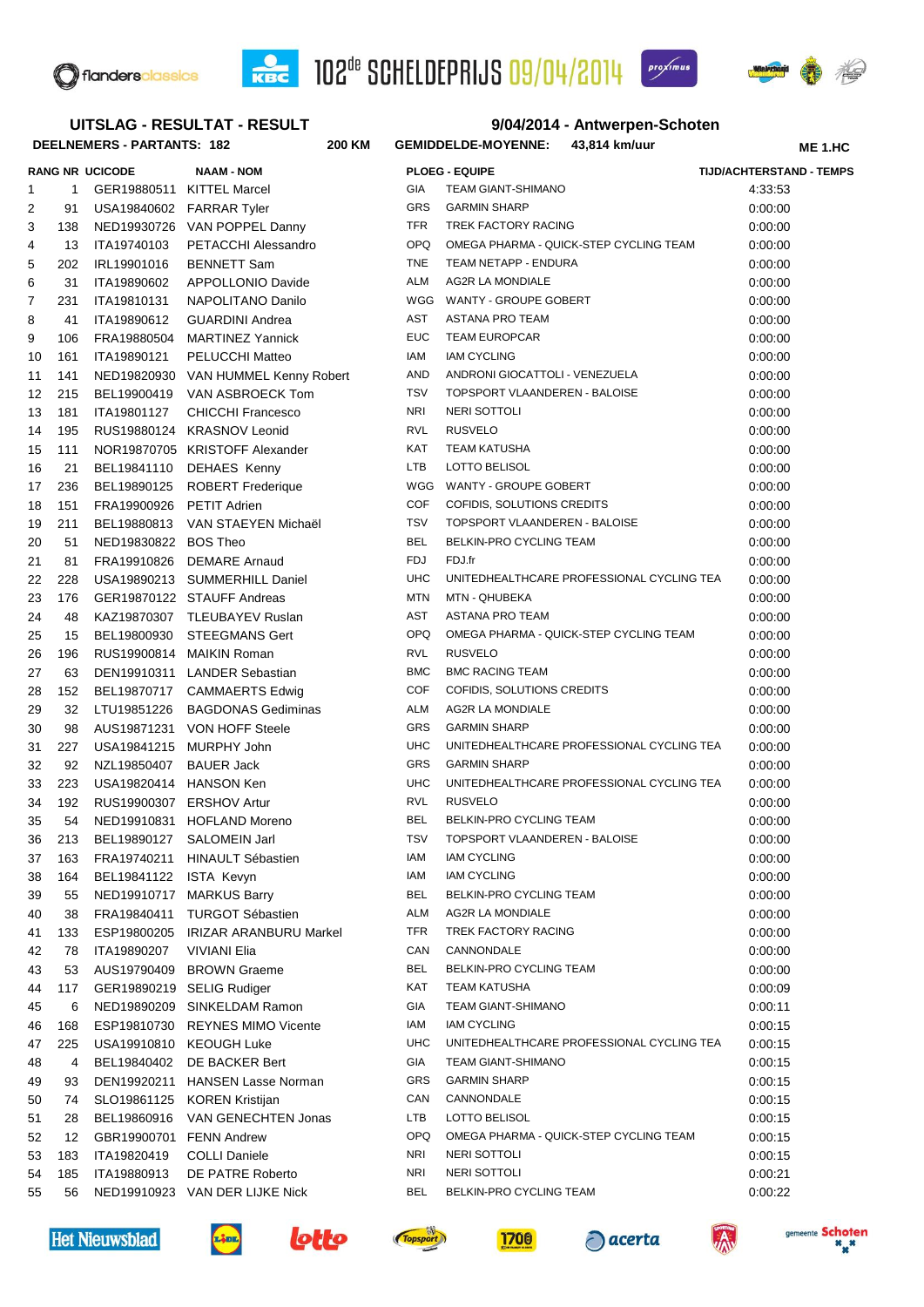





**ME 1.HC**

## **UITSLAG - RESULTAT - RESULT**

# **DEELNEMERS - PARTANTS: 182 200**

#### **9/04/2014 - Antwerpen-Schoten KM GEMIDDELDE-MOYENNE: 43,814 km/uur**

**RANG NR UCICODE NAAM - NOM PLOEG - EQUIPE TIJD/ACHTERSTAND - TEMPS** 56 43 KAZ19910828 FOMINYKH Daniil AST ASTANA PRO TEAM 0:00:22 57 203 CZE19841207 BARTA Jan TNE TEAM NETAPP - ENDURA 0:00:25 58 156 FRA19850626 POULHIES Stéphane COF COFIDIS, SOLUTIONS CREDITS 0:00:25 59 76 ITA19840716 MARANGONI Alan CAN CANNONDALE 0:00:27 60 182 ITA19890624 CECCHINEL Giorgio NRI NERI SOTTOLI 0:00:27 61 62 SUI19900803 DILLIER Silvan BMC BMC BMC RACING TEAM 62 SUI19900803 DILLIER Silvan 62 102 CAN19910912 DUCHESNE Antoine EUC TEAM EUROPCAR 0:00:27 63 34 FRA19910605 DANIEL Maxime ALM AG2R LA MONDIALE 0:00:27 64 226 NED19830727 MAASKANT Martijn UHC UNITEDHEALTHCARE PROFESSIONAL CYCLING TEA 0:00:27 65 107 FRA19830106 PICHOT Alexandre EUC TEAM EUROPCAR 0:00:27 66 146 VEN19850225 RODRIGUEZ Jackson AND ANDRONI GIOCATTOLI - VENEZUELA 0:00:27 67 77 ITA19850218 SABATINI Fabio CAN CANNONDALE 0:00:27 68 84 FRA19850806 DELAGE Mickael FDJ FDJ.fr 0:00:27 69 233 LUX19860903 DRUCKER Jean-Pierre WGG WANTY - GROUPE GOBERT 0:00:27 70 71 SVK19900126 SAGAN Peter CAN CANNONDALE 0:00:27 71 82 FRA19820625 BONNET William FDJ FDJ.fr 0:00:27 72 238 BEL19870401 VAN MELSEN Kevin WGG WANTY - GROUPE GOBERT 0:00:27 73 115 RUS19890624 KUZNETSOV Viacheslav KAT TEAM KATUSHA 115 NOO127 0:00:27 74 162 SUI19900826 AREGGER Marcel IAM IAM CYCLING 0:00:27 75 25 NZL19760910 HENDERSON Greg LTB LOTTO BELISOL 0:00:27 76 61 NOR19780118 HUSHOVD Thor BMC BMC RACING TEAM 0:00:27 77 124 NOR19760408 RASCH Gabriel SKY TEAM SKY SKY STEAM SKY SKY O:00:27 78 44 KAZ19860313 GRUZDEV Dmitriy AST ASTANA PRO TEAM 0:00:27 79 42 SLO19800808 BOZIC Borut AST AST ASTANA PRO TEAM AST ASTANA PRO TEAM 0:00:27 80 75 ITA19801210 LONGO BORGHINI Paolo CAN CANNONDALE COM COMBET COMES COOSET 81 206 GER19890824 MATZKA Ralf **THE TEAM NETAPP - ENDURA** 0:00:27 82 67 SUI19850826 WYSS Danilo BMC BMC BMC RACING TEAM 6:00:27 83 27 BEL19930603 VALLEE Boris LTB LOTTO BELISOL NEED ALTB 20:00:27 84 11 BEL19801015 BOONEN Tom OPQ OMEGA PHARMA - QUICK-STEP CYCLING TEAM 0:00:27 85 234 NED19901104 KREDER Wesley WGG WANTY - GROUPE GOBERT 0:00:27 86 65 ITA19791030 QUINZIATO Manuel BMC BMC RACING TEAM 6:00:27 87 167 SUI19841125 LANG Pirmin **IAM IAM IAM CYCLING IAM IAM CYCLING 167 SUILBEAM IAM CYCLING** 88 216 BEL19820709 VAN HECKE Preben TSV TOPSPORT VLAANDEREN - BALOISE 0:00:27 89 66 BEL19850517 VAN AVERMAET Greg BMC BMC RACING TEAM 6:00:27 90 137 NZL19880708 SERGENT Jesse TFR TREK FACTORY RACING 0:00:27 91 114 BLR19791027 KUCHYNSKI Aliaksandr KAT TEAM KATUSHA 0:00:27 92 72 POL19850307 BODNAR Maciej CAN CANNONDALE CON COO:27 93 136 NZL19810110 ROULSTON Hayden TFR TREK FACTORY RACING NOTED TRACING 0:00:27 94 22 BEL19870213 BOECKMANS Kris LTB LOTTO BELISOL 0:00:27 95 187 ITA19880809 MILETTA Luigi NRI NERI SOTTOLI 0:00:27 96 205 SLO19880717 JARC Blaz TNE TEAM NETAPP - ENDURA 0:00:27 97 147 ITA19900429 TESTI Nicola **AND ANDRONI GIOCATTOLI - VENEZUELA** 0:00:27 98 17 BEL19840425 VANDENBERGH Stijn OPQ OMEGA PHARMA - QUICK-STEP CYCLING TEAM 0:00:27 99 165 GER19861031 KLEMME Dominic **IAM IAM IAM CYCLING IAM IAM CYCLING** 0:00:27 100 23 NOR19900208 BREEN Vegard LTB LOTTO BELISOL 0:00:27 101 204 AUS19870927 DEMPSTER Zakkari TNE TEAM NETAPP - ENDURA 0:00:27 102 52 NED19851230 BOOM Lars BEL BELKIN-PRO CYCLING TEAM 6:00:27 103 36 CAN19900927 HOULE Hugo ALM AG2R LA MONDIALE 0:00:37 0:00:37 104 26 GER19820430 SIEBERG Marcel LTB LOTTO BELISOL 0:00:40 105 207 GER19830713 SCHILLINGER Andreas TNE TEAM NETAPP - ENDURA 0:00:40 106 2 GER19911118 ARNDT Nikias GIA TEAM GIANT-SHIMANO 0:00:55 107 212 BEL19890321 DECLERCQ Tim TSV TOPSPORT VLAANDEREN - BALOISE 0:00:59 108 217 BEL19900601 VANBILSEN Kenneth TSV TOPSPORT VLAANDEREN - BALOISE 0:00:59 109 122 AUT19810217 EISEL Bernhard SKY TEAM SKY SKY STEAM SKY SKY O:00:59 110 94 NED19891126 KREDER Raymond GRS GARMIN SHARP 6:00:59













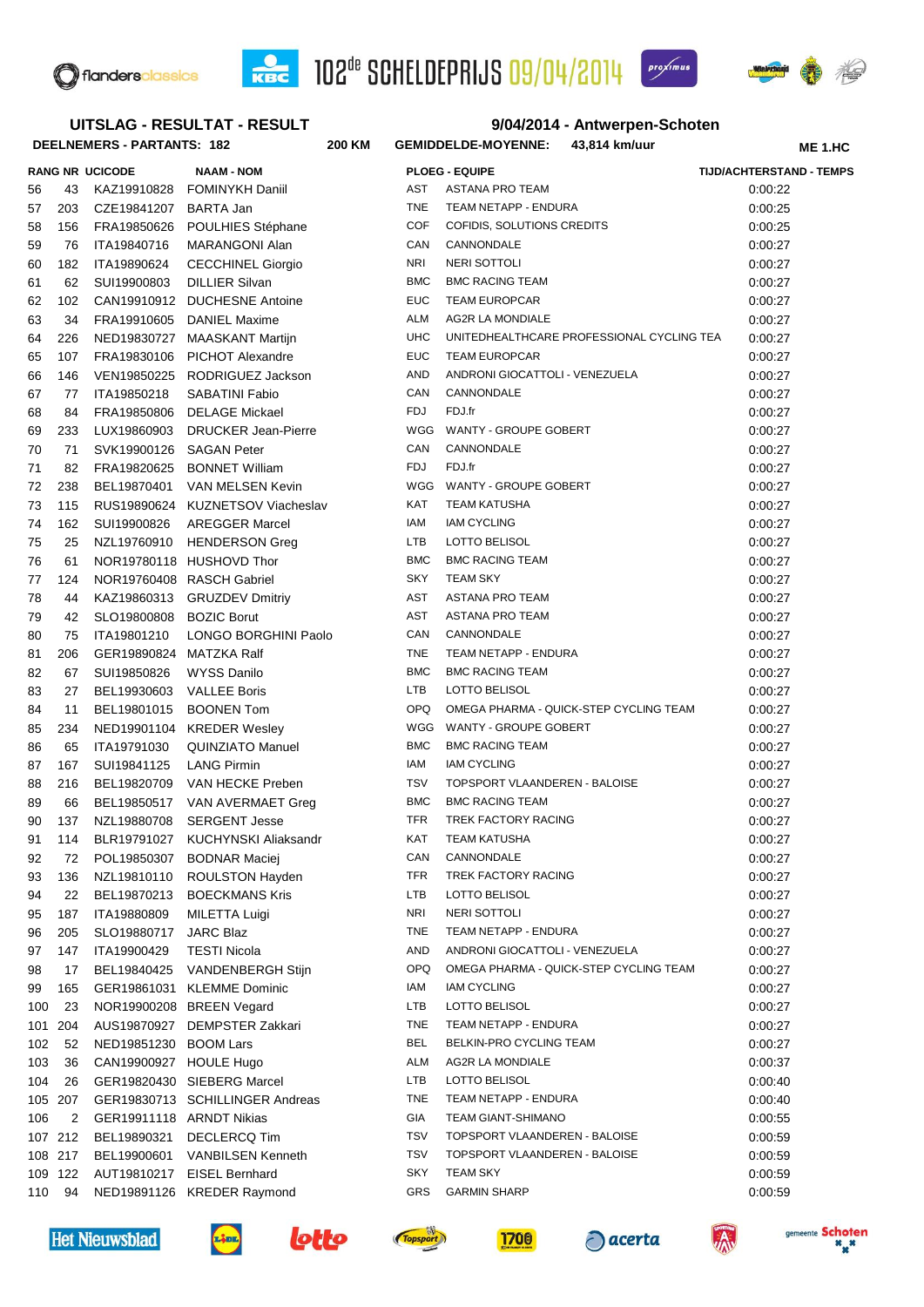



**SCHELDEPRIJS** 09/04/2014

**9/04/2014 - Antwerpen-Schoten**

proximus



# **UITSLAG - RESULTAT - RESULT**

| DEELNEMERS - PARTANTS: 182 |      |                           | 200 KM                                                |                          | GEMIDDELDE-MOYENNE: 43,814 km/uur               | <b>ME 1.HC</b>                  |  |
|----------------------------|------|---------------------------|-------------------------------------------------------|--------------------------|-------------------------------------------------|---------------------------------|--|
|                            |      | <b>RANG NR UCICODE</b>    | <b>NAAM - NOM</b>                                     |                          | <b>PLOEG - EQUIPE</b>                           | <b>TIJD/ACHTERSTAND - TEMPS</b> |  |
| 111 221                    |      |                           | GER19780127 FÖRSTER Robert                            | UHC                      | UNITEDHEALTHCARE PROFESSIONAL CYCLING TEA       | 0:00:59                         |  |
| 112                        |      |                           | 3 NED19791227 CURVERS Roy                             | GIA                      | TEAM GIANT-SHIMANO                              | 0:01:15                         |  |
| 113                        | 18   | SVK19850221 VELITS Martin |                                                       | <b>OPQ</b>               | OMEGA PHARMA - QUICK-STEP CYCLING TEAM          | 0:01:27                         |  |
| 114                        | 16   | ITA19890802               | <b>TRENTIN Matteo</b>                                 | <b>OPQ</b>               | OMEGA PHARMA - QUICK-STEP CYCLING TEAM          | 0:01:27                         |  |
| 115                        | 14   |                           | AUS19821022 RENSHAW Mark                              | <b>OPQ</b>               | OMEGA PHARMA - QUICK-STEP CYCLING TEAM          | 0:01:27                         |  |
| 116 118                    |      | LAT19870415               | <b>SMUKULIS Gatis</b>                                 | KAT                      | TEAM KATUSHA                                    | 0:01:27                         |  |
| 117 186                    |      | ITA19910529               | <b>FEDI Andrea</b>                                    | <b>NRI</b>               | NERI SOTTOLI                                    | 0:01:38                         |  |
| 118 222                    |      | ITA19840716               | <b>BAZZANA Alessandro</b>                             | <b>UHC</b>               | UNITEDHEALTHCARE PROFESSIONAL CYCLING TEA       | 0:01:38                         |  |
| 119                        | - 97 |                           | NED19920521 VAN BAARLE Dylan                          | <b>GRS</b>               | <b>GARMIN SHARP</b>                             | 0:01:42                         |  |
| 120                        | 95   | GBR19770104 MILLAR David  |                                                       | <b>GRS</b>               | <b>GARMIN SHARP</b>                             | 0:01:42                         |  |
| 121 131                    |      | SUI19810318               | CANCELLARA Fabian                                     | <b>TFR</b>               | TREK FACTORY RACING                             | 0:01:42                         |  |
| 122 208                    |      |                           | GBR19900212 THWAITES Scott                            | <b>TNE</b>               | TEAM NETAPP - ENDURA                            | 0:01:58                         |  |
| 123 191                    |      | ITA19901126               | <b>BALYKIN Ivan</b>                                   | <b>RVL</b>               | <b>RUSVELO</b>                                  | 0:02:01                         |  |
| 124 214                    |      | BEL19890821               | <b>STEELS Stijn</b>                                   | <b>TSV</b>               | TOPSPORT VLAANDEREN - BALOISE                   | 0:02:14                         |  |
| 125 125                    |      | GBR19900310 ROWE Luke     |                                                       | <b>SKY</b>               | <b>TEAM SKY</b>                                 | 0:02:14                         |  |
| 126 232                    |      |                           | BEL19880224 GHYSELINCK Jan                            | WGG                      | WANTY - GROUPE GOBERT                           | 0:02:28                         |  |
| 127 155                    |      |                           | FRA19830303 LEMOINE Cyril                             | <b>COF</b>               | COFIDIS, SOLUTIONS CREDITS                      | 0:03:27                         |  |
| 128                        | 8    |                           | NED19850613 TIMMER Albert                             | GIA                      | TEAM GIANT-SHIMANO                              | 0:03:27                         |  |
| 129                        | 83   | BEL19800317               | <b>BOUCHER David</b>                                  | <b>FDJ</b>               | FDJ.fr                                          | 0:04:32                         |  |
| 130 145                    |      | ITA19881002               | PARRINELLO Antonio                                    | AND                      | ANDRONI GIOCATTOLI - VENEZUELA                  | 0:04:32                         |  |
| 131                        | 46   |                           | KAZ19840512 IGLINSKIY Valentin                        | AST                      | ASTANA PRO TEAM                                 | 0:04:32                         |  |
| 132 178                    |      |                           | RSA19840319 WESEMANN Martin                           | <b>MTN</b>               | MTN - QHUBEKA                                   | 0:04:32                         |  |
| 133                        | - 88 |                           | FRA19861112 OFFREDO Yoann                             | <b>FDJ</b>               | FDJ.fr                                          | 0:04:32                         |  |
| 134 184                    |      | ITA19910914               | <b>CONTI Samuele</b>                                  | <b>NRI</b><br><b>FDJ</b> | NERI SOTTOLI                                    | 0:04:32                         |  |
| 135 85                     |      |                           | BRA19790616 FISCHER Murilo Antonio                    | <b>TSV</b>               | FDJ.fr                                          | 0:04:32                         |  |
| 136 218                    |      |                           | BEL19870210 VANSPEYBROUCK Pieter                      | <b>RVL</b>               | TOPSPORT VLAANDEREN - BALOISE<br><b>RUSVELO</b> | 0:04:32                         |  |
| 137 198<br>138             | - 68 | SUI19860929               | RUS19910420 TATARINOV Gennady<br><b>SCHÄR Michael</b> | <b>BMC</b>               | <b>BMC RACING TEAM</b>                          | 0:04:32                         |  |
| 139 194                    |      |                           | RUS19800707 KLIMOV Sergey                             | <b>RVL</b>               | <b>RUSVELO</b>                                  | 0:04:32<br>0:04:32              |  |
| 140 197                    |      |                           | RUS19821112 SEROV Alexander                           | RVL                      | <b>RUSVELO</b>                                  | 0:04:32                         |  |
| 141 121                    |      |                           | NOR19870517 BOASSON HAGEN Edvald                      | SKY                      | <b>TEAM SKY</b>                                 | 0:04:32                         |  |
| 142 126                    |      |                           | GBR19860525 THOMAS Geraint                            | <b>SKY</b>               | <b>TEAM SKY</b>                                 | 0:04:32                         |  |
| 143 73                     |      | USA19830131 KING Edward   |                                                       | CAN                      | CANNONDALE                                      | 0:04:45                         |  |
| 144 224                    |      |                           | USA19790806 JONES Christopher                         | <b>UHC</b>               | UNITEDHEALTHCARE PROFESSIONAL CYCLING TEA       | 0:04:45                         |  |
| 145 175                    |      | RSA19900917 SONGEZO Jim   |                                                       | MTN                      | <b>MTN - QHUBEKA</b>                            | 0:04:45                         |  |
| 146                        | 24   | BEL19911003               | DE BIE Sean                                           | LTB                      | LOTTO BELISOL                                   | 0:04:45                         |  |
| 147 193                    |      |                           | RUS19820703 FIRSANOV Sergey                           | RVL                      | <b>RUSVELO</b>                                  | 0:04:45                         |  |
| 148 153                    |      | ESP19860331               | <b>GARCIA ECHEGUIBEL Egoitz</b>                       | <b>COF</b>               | COFIDIS, SOLUTIONS CREDITS                      | 0:04:45                         |  |
| 149                        | 45   |                           | USA19900107 HUFFMAN Evan                              | AST                      | ASTANA PRO TEAM                                 | 0:04:45                         |  |
| 150 123                    |      |                           | GER19810305 KNEES Christian                           | SKY                      | <b>TEAM SKY</b>                                 | 0:04:45                         |  |
| 151                        | 5    | CHN19870715 JI Cheng      |                                                       | GIA                      | <b>TEAM GIANT-SHIMANO</b>                       | 0:04:45                         |  |
| 152 113                    |      | RUS19860421               | <b>ISAICHEV Vladimir</b>                              | KAT                      | <b>TEAM KATUSHA</b>                             | 0:04:45                         |  |
| 153                        | 96   | BEL19800505               | <b>NUYENS Nick</b>                                    | GRS                      | <b>GARMIN SHARP</b>                             | 0:04:49                         |  |
| 154                        | 57   | BEL19880728               | <b>VANMARCKE Sep</b>                                  | BEL                      | BELKIN-PRO CYCLING TEAM                         | 0:04:49                         |  |
| 155 188                    |      | ITA19890126               | POZZO Mattia                                          | <b>NRI</b>               | NERI SOTTOLI                                    | 0:04:49                         |  |
| 156                        | 33   | FRA19830906               | <b>CHAINEL Steve</b>                                  | <b>ALM</b>               | <b>AG2R LA MONDIALE</b>                         | 0:04:49                         |  |
| 157 127                    |      | GBR19800428               | <b>WIGGINS Bradley</b>                                | SKY                      | <b>TEAM SKY</b>                                 | 0:04:49                         |  |
| 158 171                    |      | ERI19860610               | DEBESAY ABRHA Ferekalsi                               | <b>MTN</b>               | <b>MTN - QHUBEKA</b>                            | 0:04:49                         |  |
| 159 154                    |      | EST19870709               | <b>JOEAAR Gert</b>                                    | COF                      | COFIDIS, SOLUTIONS CREDITS                      | 0:04:49                         |  |
| 160 235                    |      | BEL19770701               | LEUKEMANS Bjorn                                       | WGG                      | WANTY - GROUPE GOBERT                           | 0:04:49                         |  |
| 161 237                    |      | BEL19780401               | <b>SIJMENS Nico</b>                                   | WGG                      | WANTY - GROUPE GOBERT                           | 0:04:49                         |  |
| 162 142                    |      | ITA19840612               | <b>BANDIERA Marco</b>                                 | <b>AND</b>               | ANDRONI GIOCATTOLI - VENEZUELA                  | 0:04:49                         |  |
| 163 148                    |      | ITA19920711               | <b>ZORDAN Andrea</b>                                  | <b>AND</b>               | ANDRONI GIOCATTOLI - VENEZUELA                  | 0:04:49                         |  |
| 164 105                    |      | FRA19841126               | <b>JEROME Vincent</b>                                 | <b>EUC</b>               | <b>TEAM EUROPCAR</b>                            | 0:04:49                         |  |
| 165                        | 86   | FRA19930630               | <b>LECUISINIER Pierre-Henri</b>                       | FDJ                      | FDJ.fr                                          | 0:04:49                         |  |
|                            |      |                           |                                                       |                          |                                                 |                                 |  |

**Het Nieuwsblad** 



**Link**